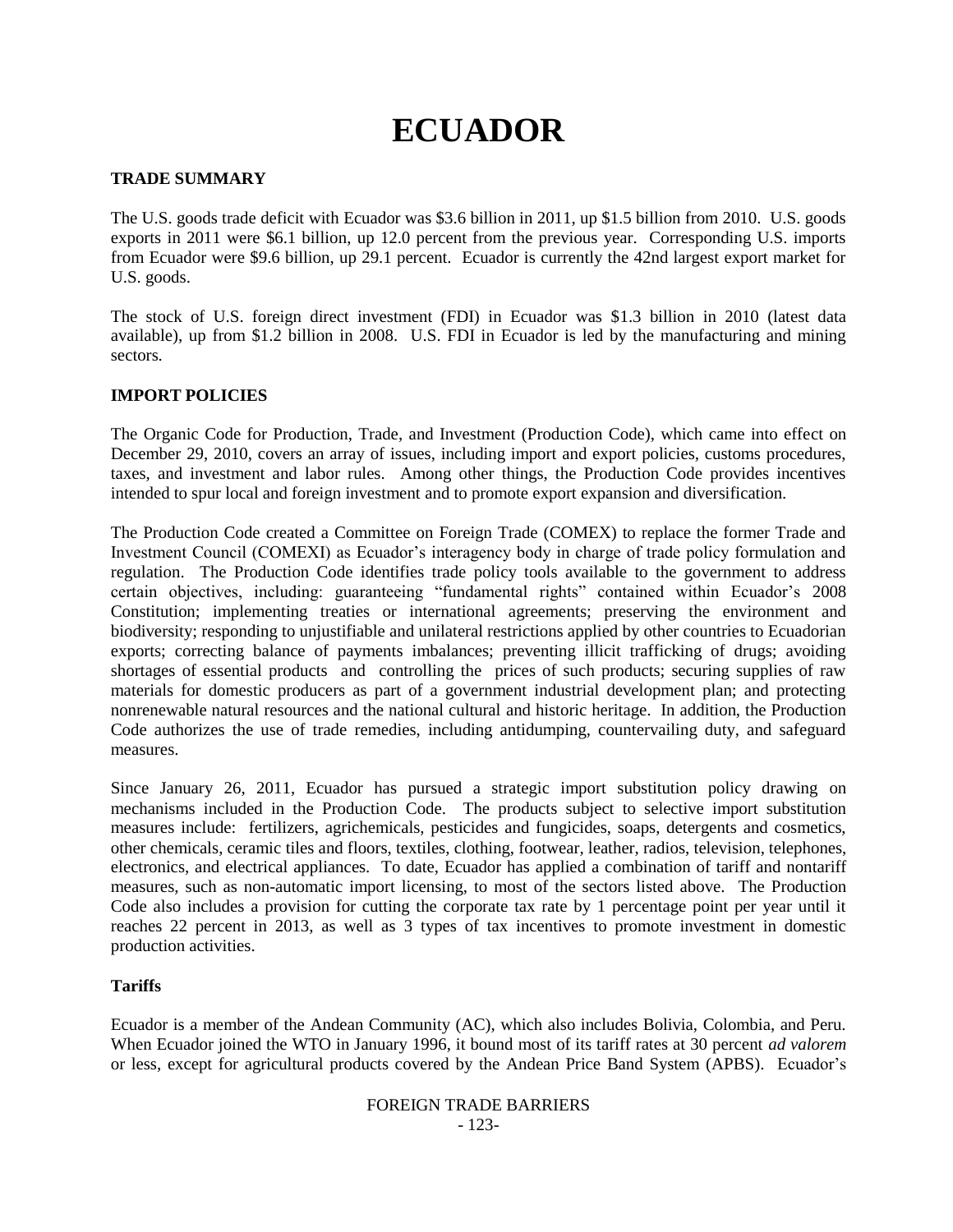second Trade Policy Review (TPR) by the WTO was concluded in November 2011. According to the WTO Secretariat's TPR report, Ecuador's tariff structure has become more complex over the last couple of years. Until recently, Ecuador had generally applied a simple four-tiered tariff structure with levels of five percent for most raw materials and capital goods; 10 percent or 15 percent for intermediate goods; and 20 percent for most consumer goods.

Balance of payments safeguards, imposed by Ecuador on over 600 products in January 2009, were phased out by July 2010. However, in June 2010, Ecuador instituted mixed tariffs on over 300 tariff line items including footwear, textile and apparel products, providing continued protection to these domestic industries, which had benefitted substantially from the previous balance of payments safeguard measures. A mixed tariff of 10 percent *ad valorem* plus a \$6 per pair specific tariff was applied to 28 tariff lines (at the 8-digit level) corresponding to footwear, and a mixed tariff of \$5.50 per kilo plus 10 percent *ad valorem* tariff was applied to imported garments and linens. Mixed tariffs have also been applied to televisions.

According to the information available to the WTO, Ecuador"s applied average most favored nation (MFN) tariff rate was 9.3 percent in 2011. While its average applied MFN tariff rate for industrial products declined from 10.6 percent in 2005 to 7.6 percent in 2011, for agricultural products it increased from 16.7 percent to 19.6 percent. However, as Ecuador had not supplied to the WTO the *ad valorem*  equivalents for its mixed tariffs, the actual average applied MFN tariff rates may be higher than those noted above and may exceed Ecuador"s bound tariff rates. The WTO Secretariat identified 19 tariffs at the ten-digit level that exceeded Ecuador"s bound tariff rates by 5 to 15 percentage points.

On September 1, 2011, COMEX imposed new tariffs ranging from 5 percent to 18 percent on CKDs (automobile knock-down kits). Previously, CKDs were not subject to a tariff. The tariff is eligible for a discount at a ratio of one percent for every two percentage points of local content incorporated into the finished vehicle. The Ministry of Industry and Productivity (MIPRO) is responsible for auditing vehicle assemblers to determine local content percentage.

Ecuador applies the APBS with respect to more than 150 agricultural products imported from outside the AC. These products include wheat, rice, sugar, barley, white and yellow corn, soybeans, soybean meal, African palm oil, soy oil, chicken meat, pork meat, and powdered milk, as well as certain products derived from them. The APBS protects domestic industry with a variable levy by increasing tariffs when world prices fall and decreasing tariffs when world prices rise.

When Ecuador became a WTO Member, it agreed to phase out its participation in the APBS, starting in January 1996, with a total phase out by December 2001. To date, no steps have been taken to phase out use of the APBS. The extent to which the APBS restricts trade varies by product. For some U.S. exports, such as wheat, barley, malt barley, and their byproducts, the price band total duty (*ad valorem* tariff plus variable levy) is usually below Ecuador's WTO bound tariff and is often zero. However, price band total duties as high as 85.5 percent and 46 percent have been applied to chicken parts and pork, respectively, restricting those imports.

On October 11, 2010, Ecuador imposed a safeguard measure on imports of automotive windshields based on a determination of serious injury to the national industry due to increased imports. The safeguard measure will be applied for three years and consists of the application of a \$12.72 specific tariff on top of the current applied 15 percent *ad valorem* tariff; imports from Peru and Chile are exempted from the measure.

#### FOREIGN TRADE BARRIERS -124-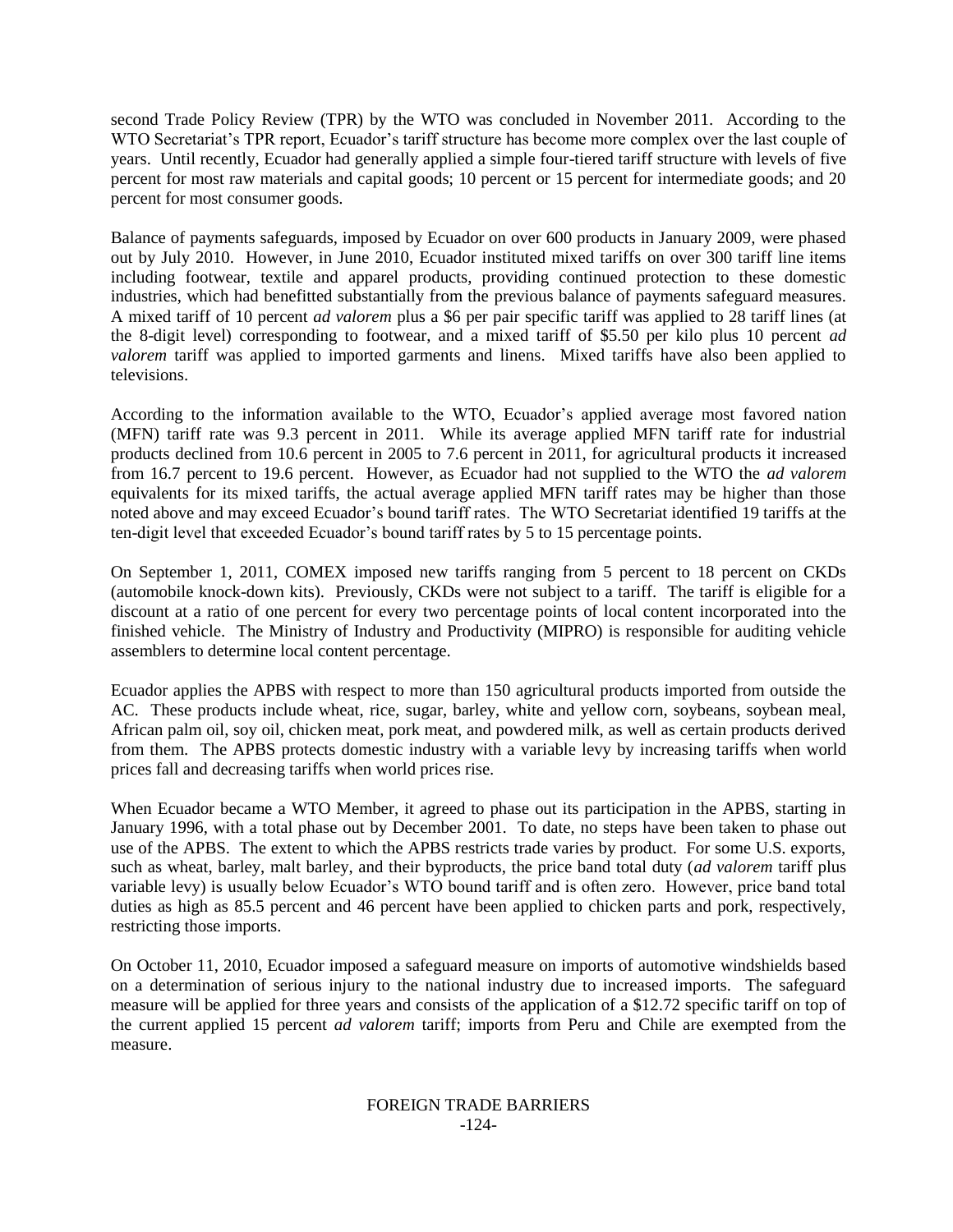### **Tariff-Rate Quotas**

When Ecuador became a WTO Member in 1996, it established tariff-rate quotas (TRQs) for a number of agricultural imports. Products subject to TRQs include wheat, corn, sorghum, barley, barley malt, soybean meal, powdered milk, frozen turkeys, and frozen chicken parts. The Ecuadorian government"s process for TRQ administration lacks transparency, and for some products, such as frozen chicken parts, a TRQ has not yet been established. The U.S. Department of Agriculture (USDA) is currently working with the Ministry of Agriculture, Livestock, Aquaculture, and Fisheries (MAGAP) to address this issue using information management systems.

## **Nontariff Measures**

Importers must register with Ecuador"s National Customs Service (formerly the Ecuadorian Customs Corporation) to obtain an import code for all products. In August 2011, Ecuador instituted a nonautomatic import licensing program covering 42 tariff subheadings. The products affected are tires, vehicles, mobile telephones, televisions/monitors, refrigerators/freezers, and semi-finished iron and steel products. According to the Ecuadorian government, the licensing regime was put into place to monitor compliance with so-called voluntary import agreements within these sectors. According to Ecuador's Central Bank, this measure affected imports from the United States worth \$332 million in 2010, nearly 16 percent of the total of these products imported into Ecuador. The WTO noted in its TPR report that Ecuador had not yet provided a notification to the WTO of its import licensing regime.

Ecuador also still requires prior authorization from the MAGAP for imports of more than 80 agricultural items originating in countries other than AC Members (COMEXI Resolution 383 of June 11, 2007). Many of these products are also protected under the APBS (*e.g.*, poultry, beef, dairy, horticultural products, corn, rice, palm oil, and soybean meal). For several types of agricultural imports, the Minister or a designee must provide prior import authorization. The MAGAP argues that the authorization ensures that sanitary standards and tax rules are followed, but in some instances where entry has been denied these justifications do not appear to apply. Subsequent to a visit by MAGAP officials to the U.S. Department of Agriculture in Washington, D.C. in September 2009, the MAGAP requested assistance in developing a more transparent and quantifiable system of prior import authorization. Through its PL-480 program, USDA has provided funding to support a MAGAP initiative to use information management systems for the issuance of import permits.

Another administrative hurdle for agricultural importers is the MAGAP"s use of "Consultative Committees" for import authorizations. Import authorizations usually are subject to crop absorption programs, which were to be eliminated as part of Ecuador"s WTO accession in 1996. These Committees, composed primarily of local producers, often advise the MAGAP against granting import authorizations for products such as corn, soybean meal, dairy products, and meats. The MAGAP often requires that all local production be purchased at high prices before authorizing imports.

The Ministry of Health must provide prior authorization in the form of a sanitary registration for imported and domestically produced pharmaceuticals, natural products, pesticides, and processed, canned, and packaged foods. Importers have concerns regarding the confidentiality of information they must provide on product formulas and compositions. In addition, importers report that U.S. "Certificates of Free Sale" are not accepted in lieu of sanitary registration, but only as one of the many documents required for registration.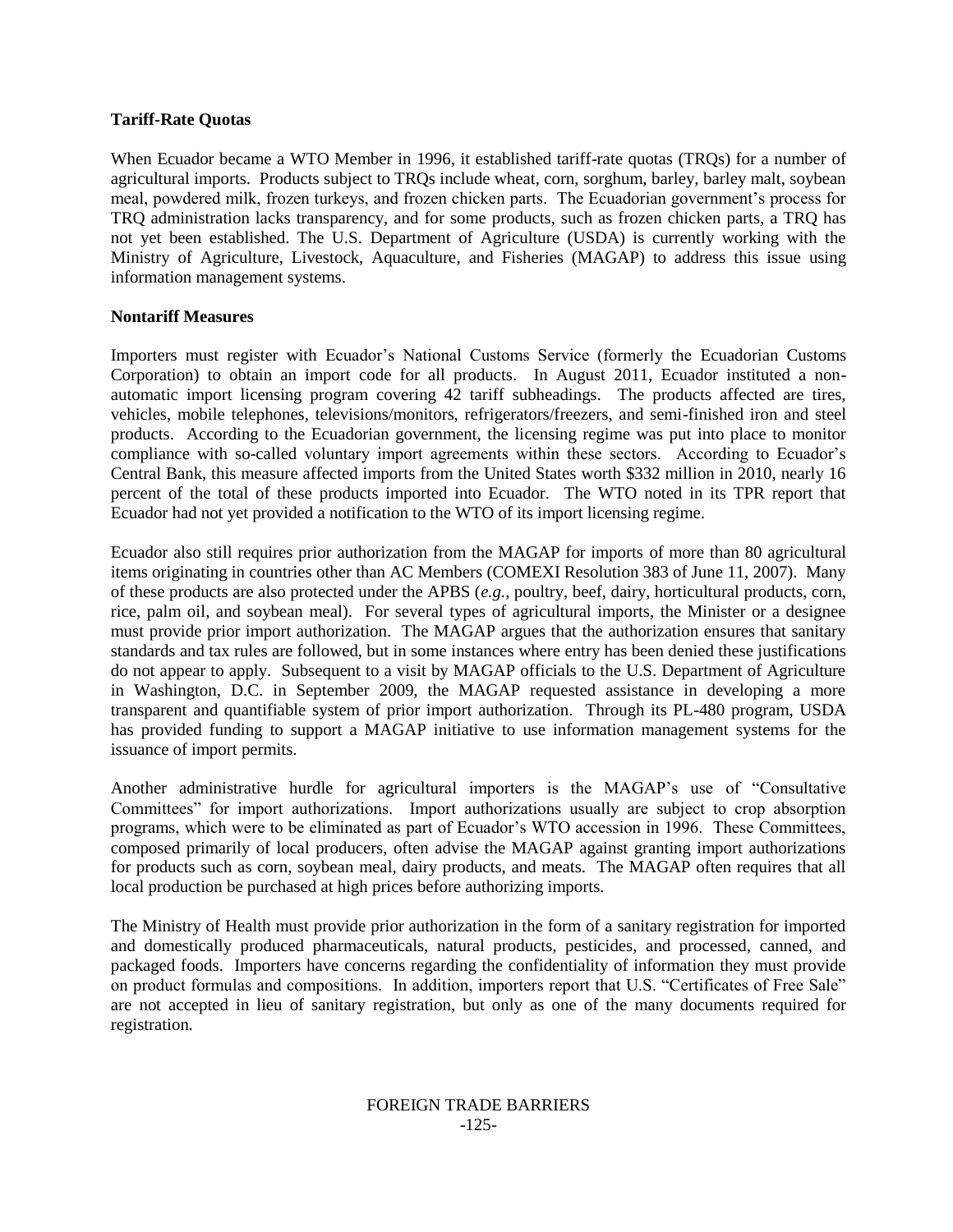In January 2008, Ecuador's special consumption tax (ICE) on a number of products, largely luxury items, was increased. The ICE was increased mostly for imported products rather than those produced domestically, such as perfumes, vehicles (tiered increases by vehicle price starting at \$20,000), video games, firearms, airplanes, helicopters, boats, and cable television service. In December 2011, a new tax package increased the ICE *ad valorem* rate on spirits from 40 percent to 75 percent, and added a specific tax of \$6.20 for every liter-equivalent of alcohol, phased in over 3 years. However, the legislation is supposed to make assessment of the ICE for domestically produced and imported spirits more equitable by establishing factory and pre-import duty prices as the new taxable bases, respectively. The IVA on cigarettes is slated to increase by \$0.08 per cigarette over a 3 year period. The package also included an increase, effective immediately, of Ecuador's capital exit tax from two percent to five percent. Importers claim this indirect tax on imports will substantially increase the cost of purchasing abroad. Imports of raw materials, basic inputs, and capital goods are eligible for offsetting tax credits, but the process has been criticized as convoluted.

Since 2007, Ecuador"s customs service has used a risk analysis system rather than Ecuador"s existing preshipment inspection regime for imports with f.o.b. values of more than \$4,000. Under this system, low risk importers benefit from fewer physical inspections and expedited release of their cargo. In August 2010, a policy was implemented requiring that for every shipment, importers must provide net weight figures per product lot number, rather than prorating the weight of the container by product as was previously allowed.

## **GOVERNMENT PROCUREMENT**

Foreign bidders must register and have a local legal representative in order to participate in government procurement in Ecuador. Bidding on government procurement can be cumbersome and relatively nontransparent. The lack of transparency creates opportunities for manipulation by procuring entities.

Since 2008, Ecuador's public contracting law requires that priority be given to locally produced and supplied products and services, although foreign suppliers can compete for the procurements. Based on Article 25 of the public contracting law, INCOP (Public Contracting Institute) established that at least 40 percent of the value of a product must be locally produced to qualify for this preference. Bidders are required to register and submit bids for government procurement through an online system (http://www.compraspublicas.gov.ec).

As a general rule, all public institutions are subject to the public contracting law. However, the same law establishes exceptions, including special regimes established pursuant to norms set by the President (Article 2); international agreements for the purchase of goods and services (Article 43); exploration and exploitation of hydrocarbons; emergency situations (Article 57); and national security contracts.

Ecuador is not a signatory to the WTO Agreement on Government Procurement.

# **INTELLECTUAL PROPERTY RIGHTS PROTECTION**

Ecuador was listed on the Watch List in the 2011 Special 301 report. The report cited progress made by Ecuador in extending intellectual property rights (IPR) services throughout the country and in facilitating access to patent information. However, the report also cited key remaining concerns, including: weak enforcement of intellectual property rights; lack of effective protection against unfair commercial use of undisclosed test or other data generated to obtain marketing approval for pharmaceutical products; and lack of an effective system to prevent the issuance of marketing approvals for unauthorized copies of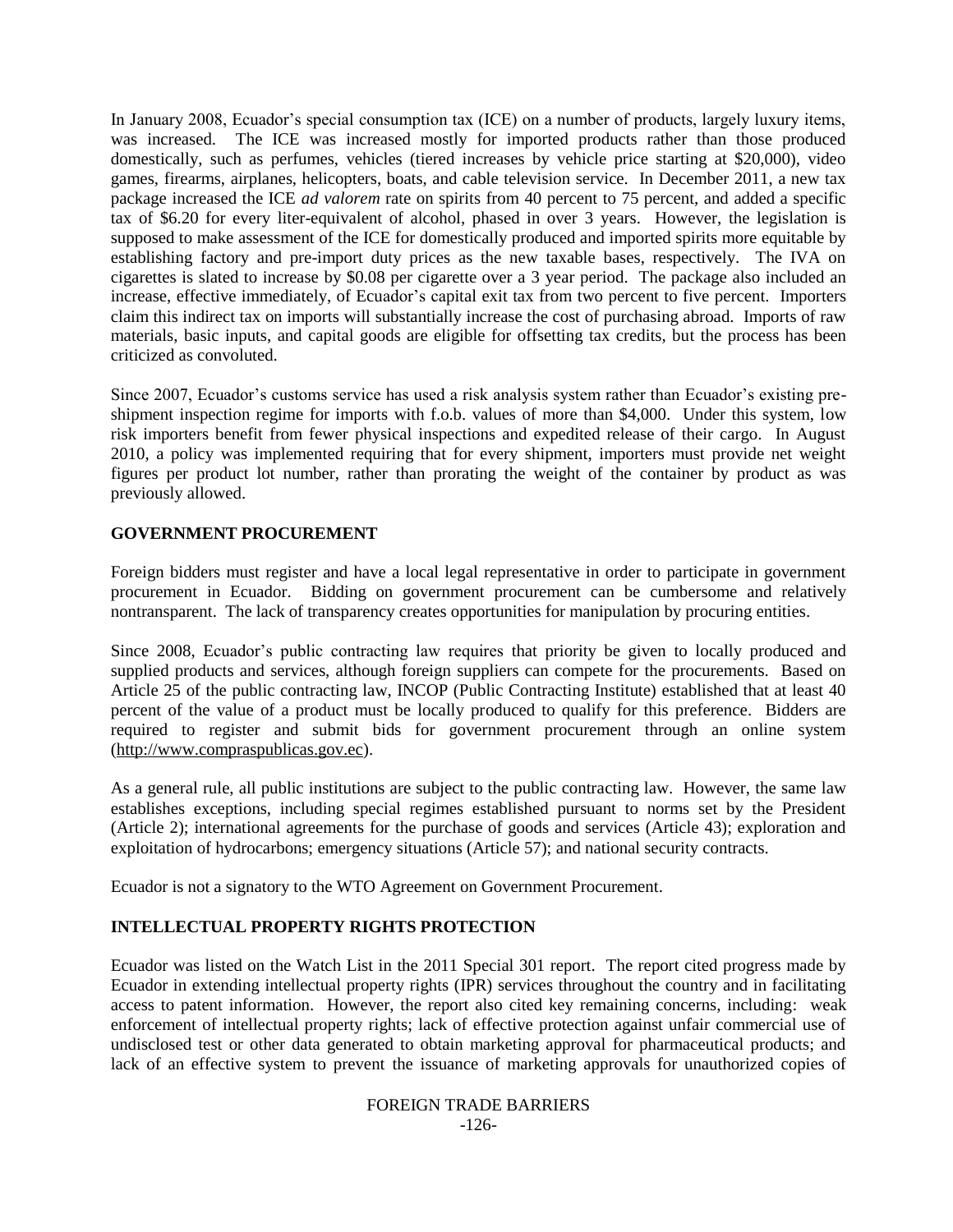patented pharmaceutical products. Although Ecuador has established special IPR units that conduct investigations and execute seizures of pirated and counterfeit products, overall IPR enforcement in Ecuador remains seriously inadequate, resulting in high piracy levels in the software, publishing, recording, and film industries. In addition, Ecuador has yet to put in place specialized IPR courts, which were required under its 1998 IPR law.

In 2009, President Correa signed two presidential decrees establishing a compulsory license policy for patented pharmaceutical products and agricultural chemical products. On April 14, 2010, Ecuador's Intellectual Property Institute (IEPI) granted a compulsory license for a patented drug used in the treatment of HIV/AIDS that is manufactured by a U.S. company. To date, no other compulsory licenses have been granted by IEPI for either patented pharmaceutical or agricultural chemical products. The United States will continue to monitor these developments.

### **SERVICES BARRIERS**

### **Telecommunications**

In the area of basic telecommunications, Ecuador has only undertaken WTO commitments for domestic cellular services. Accordingly, it does not have market access or national treatment obligations for other domestic and international telecommunications services, such as fixed-line voice telephony and data transmission services. In addition, Ecuador has not committed to adhere to the pro-competitive regulatory commitments of the WTO Reference Paper.

## **INVESTMENT BARRIERS**

Ecuador"s investment climate remains uncertain as the government"s economic policies continue to evolve. While Ecuador is still relatively open to foreign investment in most sectors, new laws and regulations limit to some extent private sector participation in sectors deemed "strategic," most notably in extractive industries. In addition, inconsistent application and interpretation of its investment laws negatively impacts the transparency and stability of Ecuador's investment regime. This legal complexity increases the risks and costs of doing business in Ecuador.

Ecuador"s framework for investment protection is still unsettled. Ecuador"s withdrawal from the World Bank's International Centre for Settlement of Investment Disputes (ICSID) became effective January 7, 2010. In September 2009, the Ecuadorian government requested approval from the country"s National Assembly to terminate 13 bilateral investment treaties (BITs), including its BIT with the United States, arguing they contained provisions that were unconstitutional. On November 24, 2010, Ecuador"s Constitutional Court ruled that provisions within Ecuador"s BIT with the United States were unconstitutional due to a conflict with Article 422 of the 2008 Constitution. In its ruling, the Court stated that Article 422 of Ecuador's Constitution prohibited the State from concluding treaties or international instruments in which Ecuador would cede sovereign jurisdiction to international arbitration tribunals in commercial disputes between the State and private investors and concluded that the BIT with the United States constituted such an instrument. The Constitutional Court has delivered similar rulings on the other BITs under review. Based on the Constitutional Court"s rulings, Ecuador"s National Assembly has so far approved termination of five of the BITs, but did not approve termination of four others. It has not yet acted on Ecuador's BIT with the United States. To date, the Ecuadorian government has only officially terminated its BIT with Finland. The Ecuadorian government has indicated it may be open to negotiating international arbitration clauses within individual contracts, as provided for under the Production Code.

#### FOREIGN TRADE BARRIERS -127-